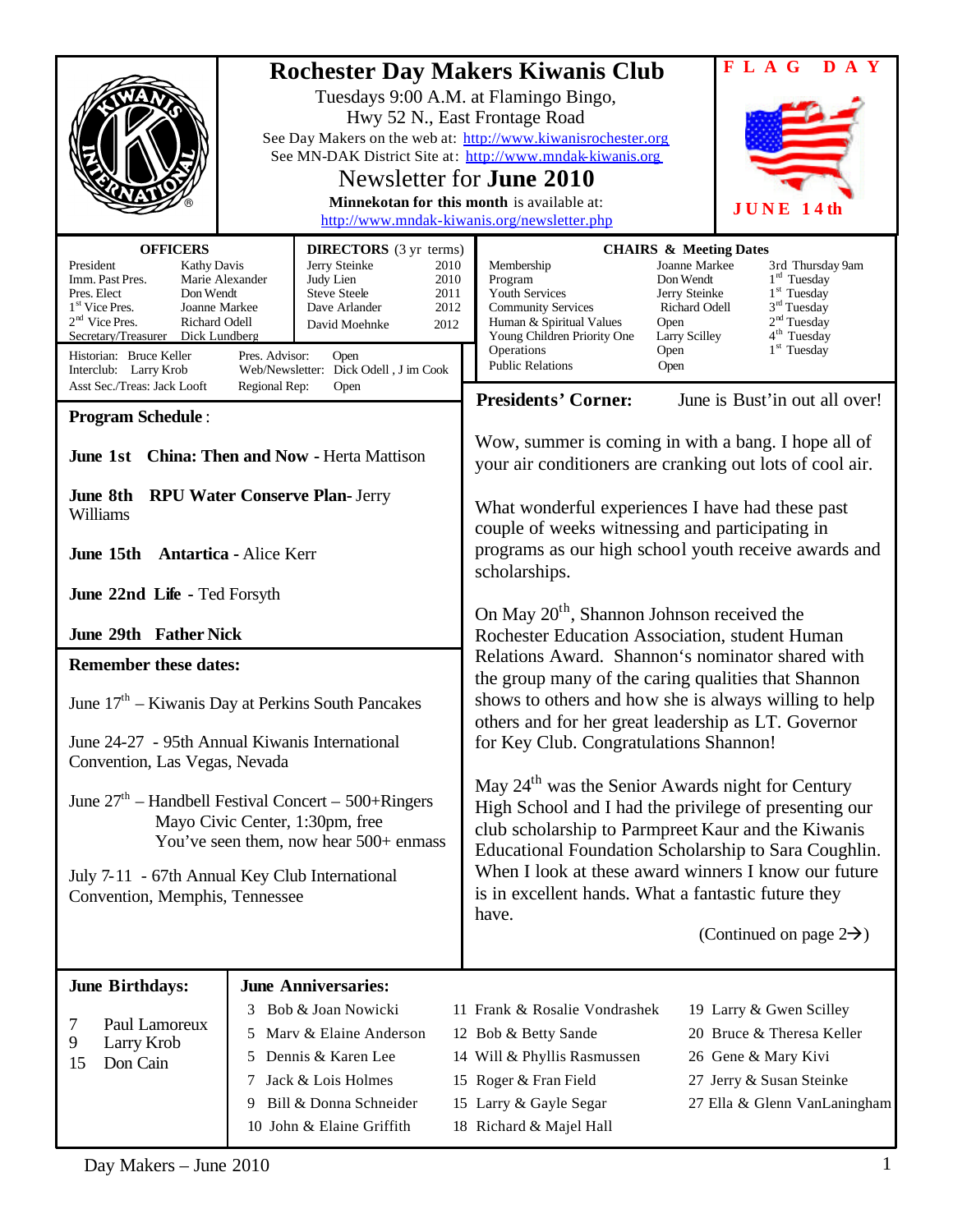| <b>Secretary/Treasurer's Report - May'10</b>                                                                                                                                                                                                                                                                                     | <b>President Corner:</b><br>(Continued from page 1)                                                                                                                                                                                                                                                                                                                                                                                                                        |  |  |
|----------------------------------------------------------------------------------------------------------------------------------------------------------------------------------------------------------------------------------------------------------------------------------------------------------------------------------|----------------------------------------------------------------------------------------------------------------------------------------------------------------------------------------------------------------------------------------------------------------------------------------------------------------------------------------------------------------------------------------------------------------------------------------------------------------------------|--|--|
| <b>Bank Balance 4/30/10:</b><br>\$16,236.49<br>\$12,194.98<br><b>Administrative Account:</b><br>2,490.47<br>Service Account:<br>1,146.60<br>Hockey/YCPO:<br>\$<br>\$<br>17.44<br>Bike Repair:<br>\$<br>387.00<br>Key Club                                                                                                        | Be sure to mark June $17th$ on your calendar as that is<br>the date for our NO Brainer Fund Raiser. That is the<br>day you gather all your friends and relatives with<br>coupons in hand and head to Perkins South to enjoy<br>their delicious food and raise money for our club.<br>Remember our club receives 20% of each receipt that<br>we use a coupon. Coupons will be available in this<br>newsletter and also available at our June meetings. So,<br>don't forget! |  |  |
| Day Makers on leave: Ron King, Sara King, Judy Lien,<br>Frank Nichols, Ken Plummer<br>April Service Hour Statistics: 1,022 hours by 53                                                                                                                                                                                           |                                                                                                                                                                                                                                                                                                                                                                                                                                                                            |  |  |
| members, 62% Participation.                                                                                                                                                                                                                                                                                                      |                                                                                                                                                                                                                                                                                                                                                                                                                                                                            |  |  |
| <b>May 11, 2010 Board Meeting Highlights:</b><br>Dave Moehnke has set up the first Perkins South<br>restaurant fundraiser on June 17, 2010. The club will<br>receive 20% of sales from customers presenting a Day<br>Makers Kiwanis coupon on that day.                                                                          | I met with the other Kiwanis Club presidents recently<br>and we shared ideas of ways to promote Kiwanis city<br>wide. If you would like to be a part of this group or<br>you have ideas on ways to promote Kiwanis please let<br>me know. I'm sure some of you must have some great<br>publicity ideas. Let's share and work together to<br>promote Kiwanis.                                                                                                               |  |  |
| Our Public Library Project still needs a coordinator.                                                                                                                                                                                                                                                                            | Have a wonderful June and stay COOL !                                                                                                                                                                                                                                                                                                                                                                                                                                      |  |  |
| The Minnesota/Dakotas District Convention will be<br>August 13-15 in Fargo, ND. The following members<br>plan to attend: Kathy Davis, Roger Olson, Chuck                                                                                                                                                                         | Kathy Davis, President                                                                                                                                                                                                                                                                                                                                                                                                                                                     |  |  |
| Jacobson, Margee Jacobson, Don Wendt, Sally Wendt,<br>Jack Zierdt, Judy Zierdt. Our three delegates and two<br>alternates will be elected at the June board meeting.                                                                                                                                                             | <b>Rochesterfest Button Sales:</b>                                                                                                                                                                                                                                                                                                                                                                                                                                         |  |  |
| The second donation to the Senior Center for our<br>meeting place will be completed in June.                                                                                                                                                                                                                                     | Day Makers continue to sell Rochesterfest buttons at the<br>Farmers Market thru June 19th. Cost of button is \$4.00<br>and the Day Makers retain \$1.25 profit for each button<br>sold.<br>Be sure to purchase a button and help the kids of<br>Rochester. If you are not interested in a button, we would<br>welcome your \$1.25+ donation for the cause. With our 84<br>members, we should be able to raise a minimum \$104 from                                         |  |  |
| The board has agreed to a proposal that former Key Club<br>members joining a Kiwanis Club should receive the<br>same relief from dues that a former Circle K member<br>joining a Kiwanis Club does. This proposal will have to<br>be pursued at Kiwanis International.<br>A satellite of the Winona State Circle K Club is being |                                                                                                                                                                                                                                                                                                                                                                                                                                                                            |  |  |
| pursued for RCTC.<br>President Kathy will appoint a nominating committee to                                                                                                                                                                                                                                                      |                                                                                                                                                                                                                                                                                                                                                                                                                                                                            |  |  |
| select nominees for the upcoming Kiwanis year.<br>Nominees are needed for two director positions, and a<br>Second Vice President.                                                                                                                                                                                                |                                                                                                                                                                                                                                                                                                                                                                                                                                                                            |  |  |
| (Continued on page $3\rightarrow$ )                                                                                                                                                                                                                                                                                              |                                                                                                                                                                                                                                                                                                                                                                                                                                                                            |  |  |
| <b>Kiwanis Mission Statement:</b>                                                                                                                                                                                                                                                                                                |                                                                                                                                                                                                                                                                                                                                                                                                                                                                            |  |  |
| Kiwanis is a global organization of volunteers<br>dedicated to changing the world one child and<br>one community at a time.                                                                                                                                                                                                      | our club members alone.<br>Dave Arlander                                                                                                                                                                                                                                                                                                                                                                                                                                   |  |  |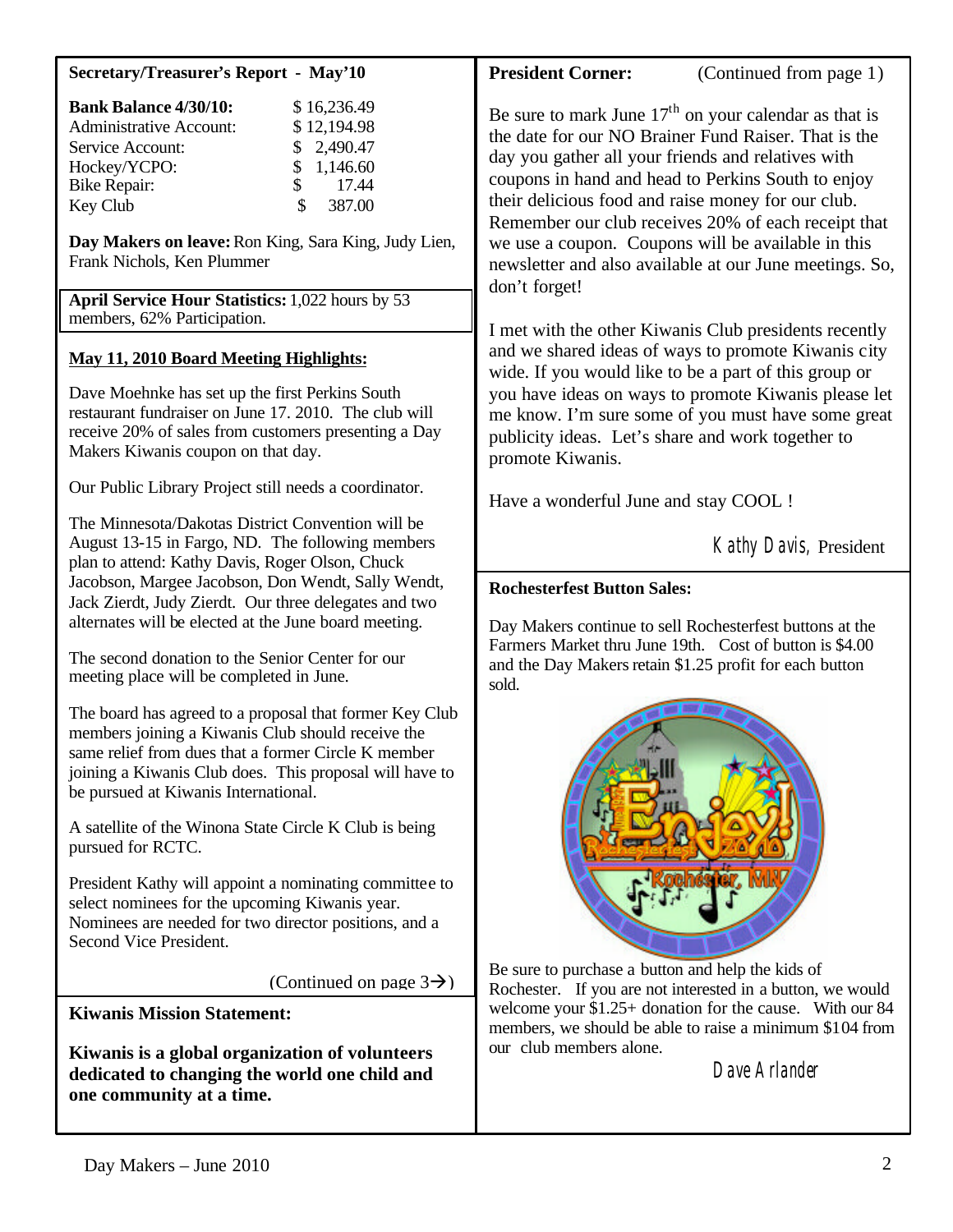## **Secretary/Treasurer's Report** (Cont.from page 2)

The board approved a proposal that one of our members be nominated for a Regional Star Award. President Kathy will draft the nomination.

# **COMMITTEE REPORTS**

**Membership-** We currently have 83 members. We need to have 86 members on September  $30<sup>th</sup>$  in order to meet one of the Distinguished Club criteria.

**Program-** Programs are scheduled through June.

**Youth Services-** The Day Makers and Sunrisers club have selected their respective scholarship recipients for the 2010 graduating class at Century High School.

**Interclub-** Ten members have signed up to attend a meeting at the Red Wing Noon Kiwanis Club.

Richard Lundberg, Secretary/Treasurer

### **Hockey Festival Volunteers Needed:**

The Kiwanis Hockey Festival has been a collaboration of the 5 Rochester Kiwanis clubs for 17 years now and almost \$600,000 was raised and returned to the community. I don't think there are many other functions that have done as much to help people in our community know who and what Kiwanis is.

Our club, the Rochester Day Makers, received \$10,256 for our participation in the last 5 years. Not bad for showing up for a few hours during the course of the 3 day Festival. ( Tom Lemke's time as Secretary, mine as Chair have helped a bit as well.) But we need more help.

We need your brains to help us continue with this fundraiser. I'm inviting any and all of you to a short meeting on June 17 at 5:30 at the Government Center, Conference Room 104 to discuss our future and how we can build this to be even better this year.

The teams are in the final stages of being contracted with thanks to the fantastic efforts of John Ernste and the refs are lined up. We are working with Think Mutual Bank as our major sponsor (\$15,000) this year so that's been taken care of.

What do we need from you? Well, we need ideas on getting sponsors and selling ads. For the longest time only Chuck Jacobson, Herb Erickson, and Jack Holmes have sold any. Oh, and yours truly.

We are inviting members from all clubs to attend this get together to see what we could collectively do to help make this festival even better than ever before.

Please give this serious consideration.

Bob Nowicki

#### **Cutest Baby Contest:**

Conner McCoy, great-grandson of Marlys McCoy was born two months premature and is now a healthy, happy, foot-stomping 1year old boy. He loves green frosting…

Marlys McCoy



**Cutest Baby Contest:** (Carry-over entry from May)

Simon Peter Olson was born January 31, 2010, at Methodist Hospital in Rochester. Parents: Ken and Jessica Olson, Grand Parents are Roger and Joan Olson. The picture was taken when Peter was about 2 1/2 months old. The red hair comes from Jessica's side of the family. Roger Olson



He is cute…. Says, webmaster Dick O.